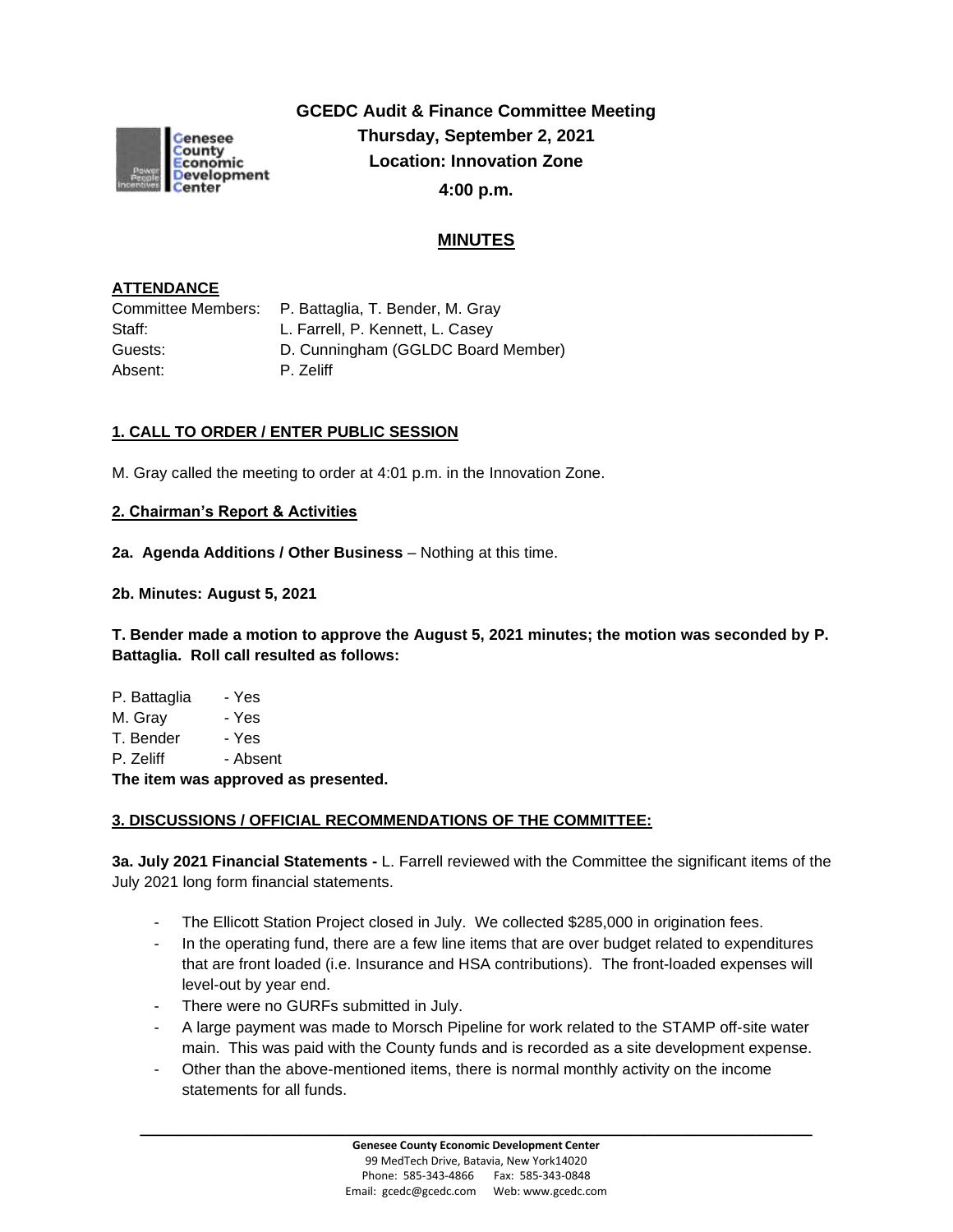**P. Battaglia made a motion to recommend to the full Board the July 2021 Financial Statements; the motion was seconded by T. Bender. Roll call resulted as follows:**

P. Battaglia - Yes M. Gray - Yes T. Bender - Yes P. Zeliff - Absent

**The item was approved as presented.**

**3b. 2022 GCEDC Budget –** At the last Committee meeting, L. Farrell reviewed the budget worksheets and first draft of the budget in detail along with 2021 projections and a cash outlook through 12/31/21. L. Farrell noted that the following changes were made since the budget was last reviewed:

- On page B-5, projected origination fee revenue at 12/31/21 does not include Batavia Senior Housing. It is now an opportunity because it is not moving forward as soon as originally anticipated. Excelsior Solar and Plug Power are also an opportunity and are not included in the projected numbers as a conservative approach was taken.
- On line 36, the New York State retirement contribution increased as more information was available.
- On line 48, Professional Services was previously \$81,000. It has been reduced to \$45,500. Approximately \$30,000 was previously included for Loewke Brill Local Labor Consulting contracts. However, those large projects associated with the Loewke Brill Consulting contracts are not included in origination fee revenue, so the associated expenses have been removed. As we close on those projects there will be a separate line item for recording local labor consulting expense.
- On page B-7, in the projected 12/31/21 column there is \$200,000 for Site Development Expense – RED Leroy. We had included land sale proceeds for the Bioworks project in LeRoy. There is the potential for approximately \$200,000 of improvements that will be necessary related to that land sale.
- On page B-8, there were changes made to STAMP grant activity. For 2022, we were previously showing \$1.4 million in and \$1.4 million out. Now, we are showing \$7.1 million in and \$7.1 million out. We adjusted the timing of our 2021 & 2022 expenses. There was no change to the net profit. Projected 12/31/21 numbers changed considerably as nearly \$12 million of expenses are expected to be capitalized.

#### **P. Battaglia made a motion to recommend to the full Board the 2022 GCEDC Budget and 12/31/21 projections; the motion was seconded by T. Bender. Roll call resulted as follows:**

| P. Battaglia | - Yes |
|--------------|-------|
|--------------|-------|

|  | M. Gray | - Yes |
|--|---------|-------|
|--|---------|-------|

T. Bender - Yes

P. Zeliff - Absent

### **The item was approved as presented.**

**3c. Loewke Brill Consulting Contract for LandPro Project –** At the October 1, 2019 meeting, the GCEDC staff presented a sample proposal from Loewke Brill Consulting Group, Inc. on how they could assist companies that will have to report to the GCEDC under the local labor reporting requirements, including assistance with waiver requests and finding local contractors to bid their projects.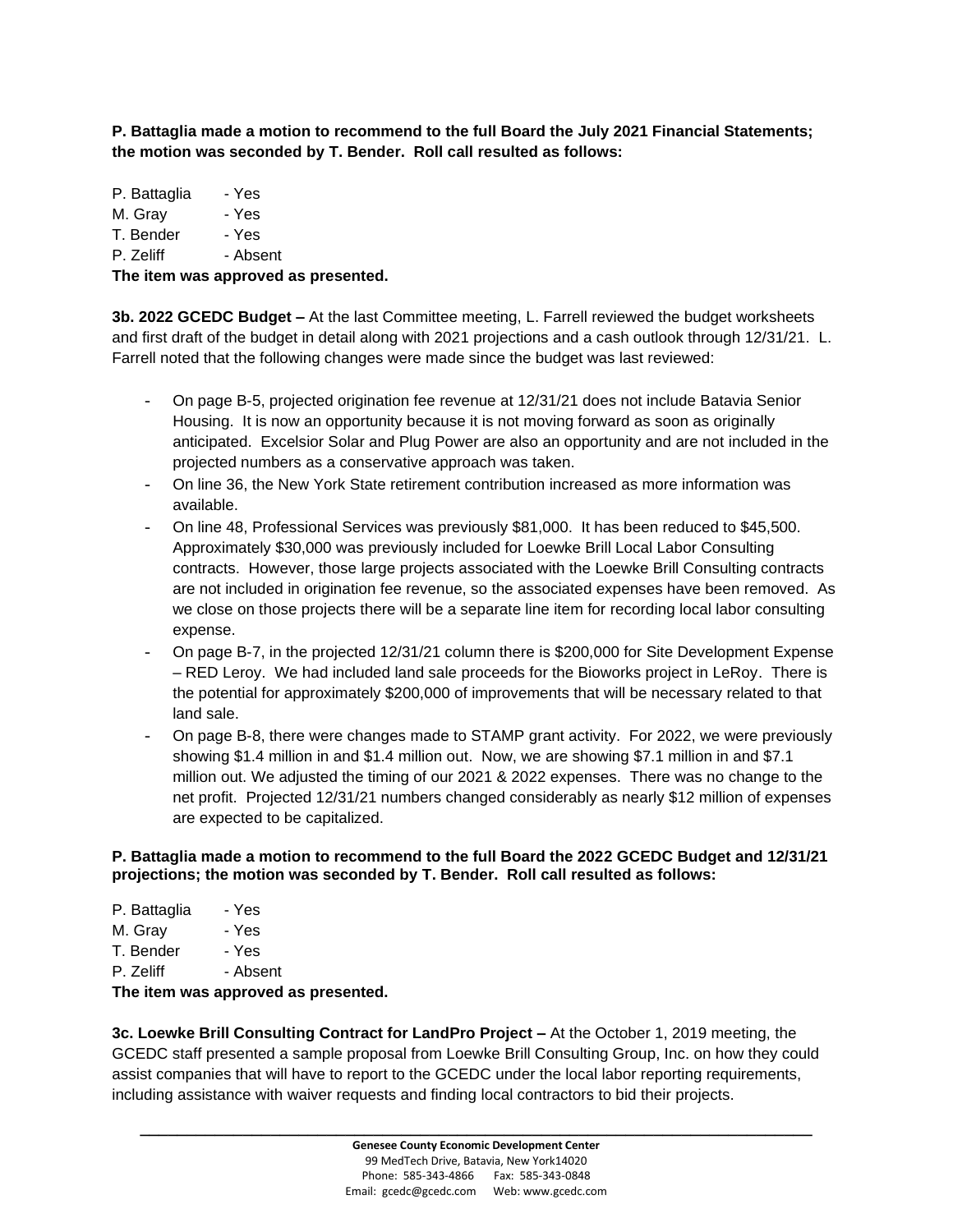The GCEDC Staff had requested a quote for the costs related to the LandPro project. A copy of the application for incentives was sent to Loewke Brill for them to calculate the fee. They submitted a proposal that totaled \$13,060 which included 16 site inspections, monthly reporting, a one-time set up fee and estimated waiver processing fees.

These prices are based on estimated schedules. The period was determined by what the projects listed for the duration of construction in their applications. After reviewing these numbers, staff has the following recommendation:

- 1. The GCEDC can pay for the set-up fee, monthly inspections, and reporting, not to exceed the construction timeline in the application. If construction runs over the designated time, the company should be responsible.
- 2. Additionally, the company should pay for any waiver requests that get submitted and sent to the Board for consideration.

Fund Commitment: \$11,910.

L. Farrell will discuss with M. Masse to determine if LandPro will pay costs that they will be responsible for directly to Loewke Brill or if that will run through the GCEDC.

**P. Battaglia made a motion to recommend to the full Board the approval of the proposal from Loewke Brill Consulting for the LandPro Project, contingent upon receiving clarification regarding the above-mentioned discussion; the motion was seconded by T. Bender. Roll call resulted as follows:**

P. Battaglia - Yes M. Gray - Yes T. Bender - Yes P. Zeliff - Absent **The item was approved as presented.**

**3d. Loewke Brill Consulting Contract for Liberty Pumps Project –** At the October 1, 2019 meeting, the GCEDC staff presented a sample proposal from Loewke Brill Consulting Group, Inc. on how they could assist companies that will have to report to the GCEDC under the local labor reporting requirements, including assistance with waiver requests and finding local contractors to bid their projects.

The GCEDC Staff had requested a quote for the costs related to the Liberty Pumps project. A copy of the application for incentives was sent to Loewke Brill for them to calculate the fee. They submitted a proposal that totaled \$8,925, which included 15 site inspections, monthly reporting, a one-time set up fee and estimated waiver processing fees.

These prices are based on estimated schedules. The period was determined by what the projects listed for the duration of construction in their applications. After reviewing these numbers, staff has the following recommendation:

1. The GCEDC can pay for the set-up fee, monthly inspections, and reporting, not to exceed the construction timeline in the application. If construction runs over the designated time, the company should be responsible.